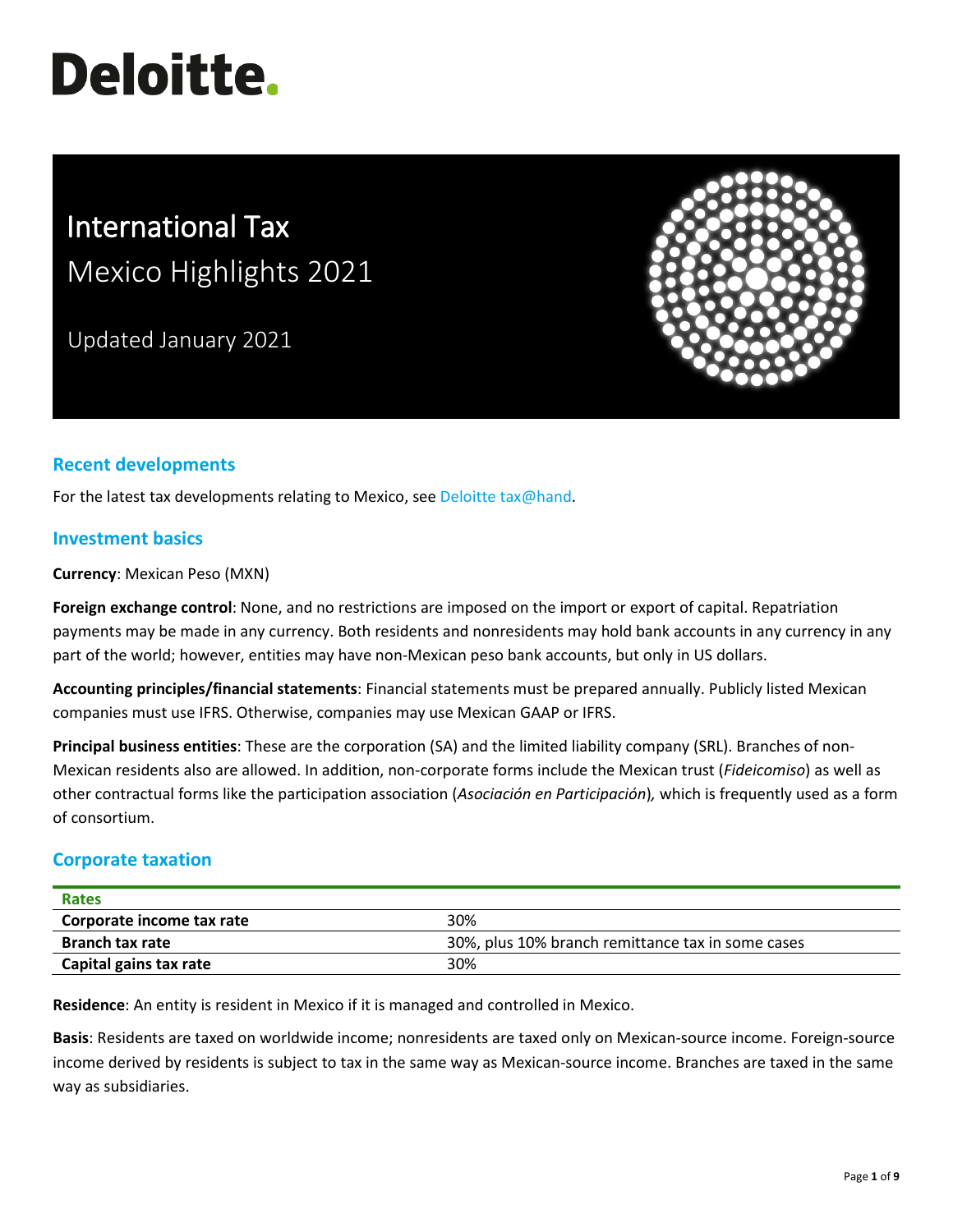**Taxable income**: Corporate tax is imposed on a company's profits, which consist of business/trading income, passive income, and capital gains. Normal business expenses may be deducted in computing taxable income. Inflationary accounting for tax purposes is applicable to certain types of revenues and expenses.

**Rate**: 30%

**Surtax**: There is no surtax.

**Alternative minimum tax**: There is no alternative minimum tax.

**Taxation of dividends**: Dividends received by a Mexican resident company from another Mexican resident company are exempt from corporate tax. Dividends received from a foreign company are subject to corporate tax in the period the dividends are received, but a credit for underlying corporate and withholding taxes paid abroad is generally available.

Mexican companies can freely distribute dividends on profits that have been taxed in Mexico; otherwise, corporate taxes must be paid as a consequence of the dividend distribution. Companies must maintain a special "CUFIN" account to track previously taxed profits.

Mexican companies with investments in renewable sources of energy may create a special net profit account (CUFIER), and if such a company distributes dividends that are not paid from the CUFIER account, the payer will be required to pay tax (30% on a grossed-up amount) on the distribution.

Dividend payments generally are subject to a 10% withholding tax. See "Withholding tax," below.

**Capital gains**: Mexican entities are not subject to special tax treatment on capital gains, but the use of capital losses is restricted in some cases.

**Losses**: Losses generally may be carried forward for 10 years (15 years for deep-water operations related to oil extraction activities), subject to applicable inflation adjustments. The carryback of losses is not permitted.

**Foreign tax relief**: Income taxes paid abroad may be credited against Mexican tax on the same profits, but the credit is limited to the amount of Mexican tax payable on the foreign income.

Foreign tax credits for dividends received from hybrid structures may be disallowed:

- In the case of direct credits, if the tax has been credited in another jurisdiction without a corresponding income inclusion in the country or jurisdiction of the recipient (unless the credit derives from an indirect foreign tax credit); and
- In the case of indirect credits, if the nonresident payer can claim a deduction for the dividend in its country of residence.

Also, Mexican residents and foreign entities with a permanent establishment (PE) in Mexico that obtain revenue through foreign transparent entities and foreign vehicles without a legal personality (i.e., trusts or partnerships) may receive a credit for income taxes paid by these entities or vehicles.

**Participation exemption**: There is no participation exemption.

**Holding company regime**: There is no holding company regime.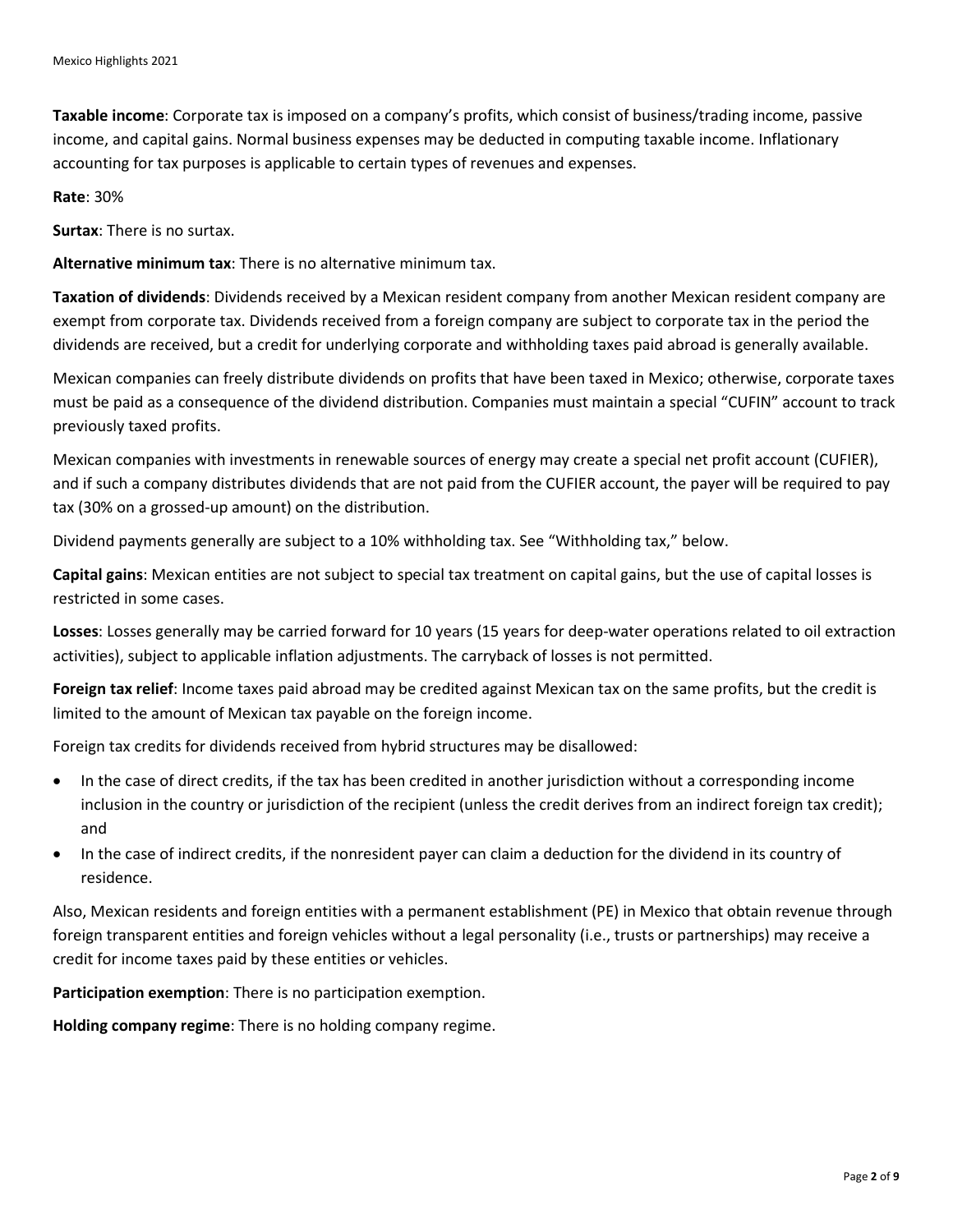**Incentives**: Special rules apply to maquiladoras (i.e., toll manufacturing regime). Although scarce in comparison with the past, federal incentives are granted for national cinematographic and theatrical productions, as well as investments in high performance sports, electric vehicle power feeders, technology and R&D projects, the FIBRAS (real estate investment trust) regime, risk capital, and hiring the elderly and/or people with disabilities. A tax credit is available for companies purchasing diesel or biodiesel fuel and using it for specific activities.

Taxpayers operating in the "northern border region" as well as in the "southern border region" may be eligible for tax incentives (in the form of an income tax credit and a reduced VAT rate) until 2024.

In the southern border region, the city of Chetumal benefits from additional exemptions from general import tax and customs clearance processing fees.

Among other requirements, taxpayers must file a request with the tax authorities by 31 March of each fiscal year.

Qualifying projects involving CAPEX investment and job creation may benefit from discretionary grants provided by state and municipal authorities. In addition, Mexico City provides green incentives.

**Other**: Foreign transparent entities (i.e., disregarded entities) and foreign vehicles that do not have a legal personality (i.e., trusts and partnerships) will be treated as separate legal entities that may be subject to tax in Mexico if their place of management and control is located in the country. Following a transition period, this regime applies as from 1 January 2021. However, the regime will not apply in cases where there is a tax treaty between Mexico and the foreign entity/vehicle's jurisdiction, in which case the terms of the treaty will prevail.

As from 1 January 2020, Mexican residents and PEs are required to pay income tax on income derived from activities performed through "foreign transparent entities" or "foreign legal vehicles." The books of the entity or vehicle and documentation supporting its expenses and investments must be available to the Mexican tax authorities, among other formalities and obligations.

#### **Compliance for corporations**

#### **Tax year**: Calendar year

**Consolidated returns**: A tax integration regime allows a group to defer income tax for up to three years.

**Filing and payment**: Under the self-assessment regime, advance corporate tax must be paid in 12 installments. The annual tax return must be filed within the first three months of the following year (i.e., by the end of March) and no extensions are available.

All taxpayers must provide an electronic signature certificate, keep electronic accounting records, and submit a general ledger to the tax authorities on a monthly basis.

All taxpayers are required to issue digital invoices with respect to their transactions.

**Penalties**: Penalties apply for noncompliance with the tax rules.

**Rulings**: The tax authorities may issue rulings on the interpretation of tax dispositions; however, the process could be lengthy.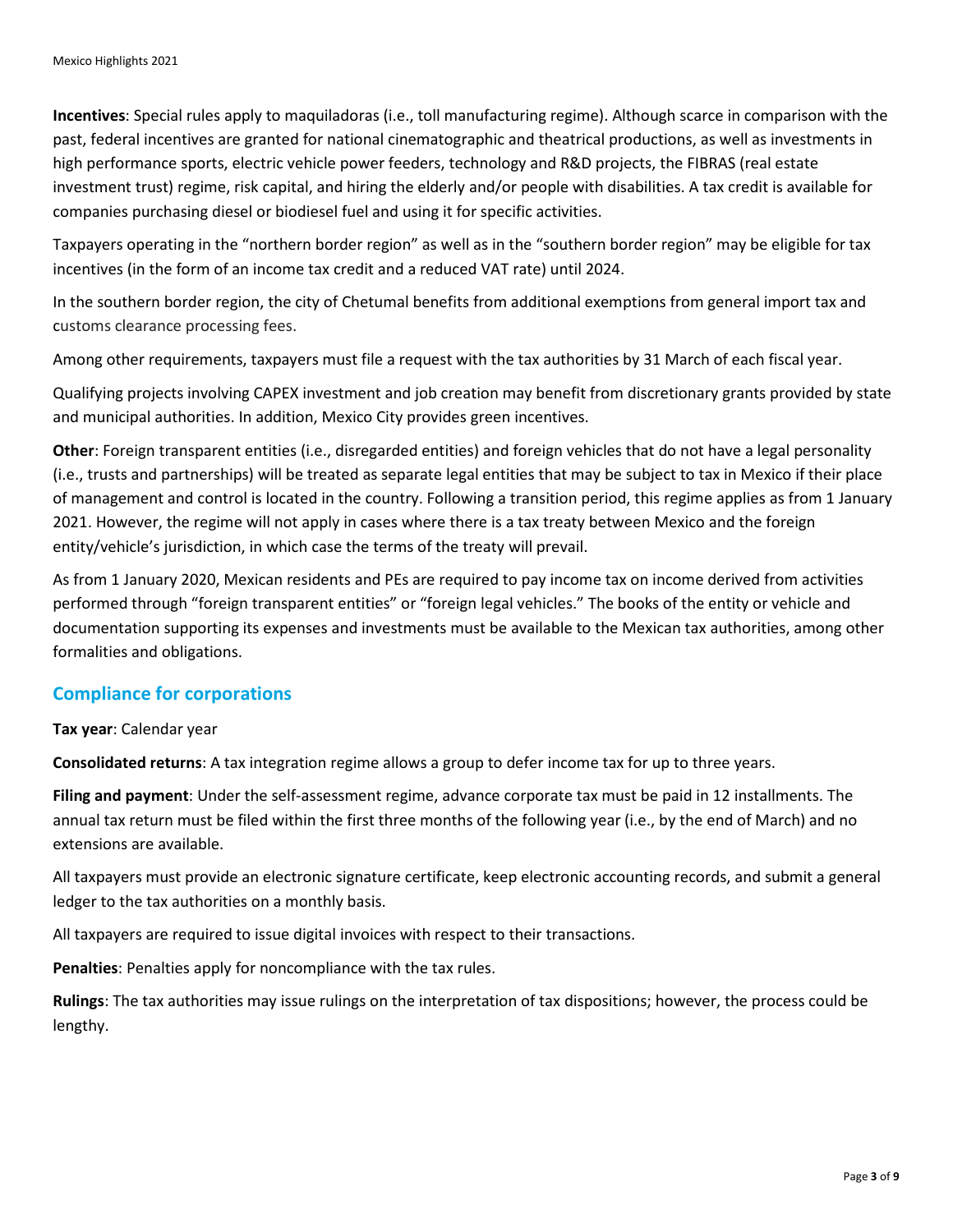### **Individual taxation**

| <b>Rates</b>               |                           |                  |                                                        |
|----------------------------|---------------------------|------------------|--------------------------------------------------------|
| Individual income tax rate | <b>Taxable income</b>     | Fixed tax (MXN)* | Percentage to be applied<br>to excess over lower limit |
|                            | <b>Higher</b><br>Lower    |                  |                                                        |
|                            | Up to MXN 7,735.00        | 0                | 1.92%                                                  |
|                            | 7,735.01-65,651.07        | 148.51           | 6.40%                                                  |
|                            | 65,651.08-115,375.90      | 3,855.14         | 10.88%                                                 |
|                            | 115,375.91-134,119.41     | 9,265.20         | 16.00%                                                 |
|                            | 134,119.42-160,577.65     | 12,264.16        | 17.92%                                                 |
|                            | 160,577.66-323,862.00     | 17,005.47        | 21.36%                                                 |
|                            | 323,862.01-510,451.00     | 51,883.01        | 23.52%                                                 |
|                            | 510,451.01-974,535.03     | 95,768.74        | 30.00%                                                 |
|                            | 974,535.04-1,299,380.04   | 234,993.95       | 32.00%                                                 |
|                            | 1,299,380.05-3,898,140.12 | 338,944.34       | 34.00%                                                 |
|                            | Over MXN 3,898,140.12     | 1,222,522.76     | 35.00%                                                 |
| Capital gains tax rate     |                           |                  | 10%                                                    |

\* A fixed tax amount applies to each taxable income bracket and is added to the tax that is determined by applying a tax rate to the excess over the lower limit of each income bracket.

**Residence**: Individuals are considered resident if they have a permanent home in Mexico. If an individual has a home in two countries, the key factor in determining residence is the location of the individual's center of vital interests.

**Basis**: Mexican nationals are taxed on their worldwide income. Nonresidents are taxed only on Mexican-source income.

**Taxable income**: Income is taxed, in part, under a silo system, although some categories of income can be mixed to determine the corresponding taxable income. Profits derived from the carrying on by an individual of a trade or profession generally are taxed in the same way as profits derived by companies. A separate regime applies to interest earned by individuals.

**Rates**: Individuals are subject to income tax based on their income level at progressive rates ranging from 1.92% to 35%.

**Capital gains**: Capital gains arising from an individual's sale of publicly traded shares, including financial derivatives, are subject to a 10% tax on the gains.

**Deductions and allowances**: Subject to certain restrictions and caps (the lower of MXN 255,000 or 15% of taxable income), deductions are granted for medical expenses and medical insurance, retirement annuities, mortgage interest, etc. Medical, dental, and hospital expenses (among others) are deductible with no restrictions when they derive from an "inability" or disability under the terms of the relevant laws.

Personal allowances are available to taxpayers and their spouse, children, and dependents.

**Foreign tax relief**: Income taxes paid abroad may be credited against Mexican tax on the same income, but the credit is limited to the amount of Mexican tax payable on the foreign income.

**Other**: See "Incentives" under "Corporate taxation," above, related to taxpayers operating in the northern and southern border regions.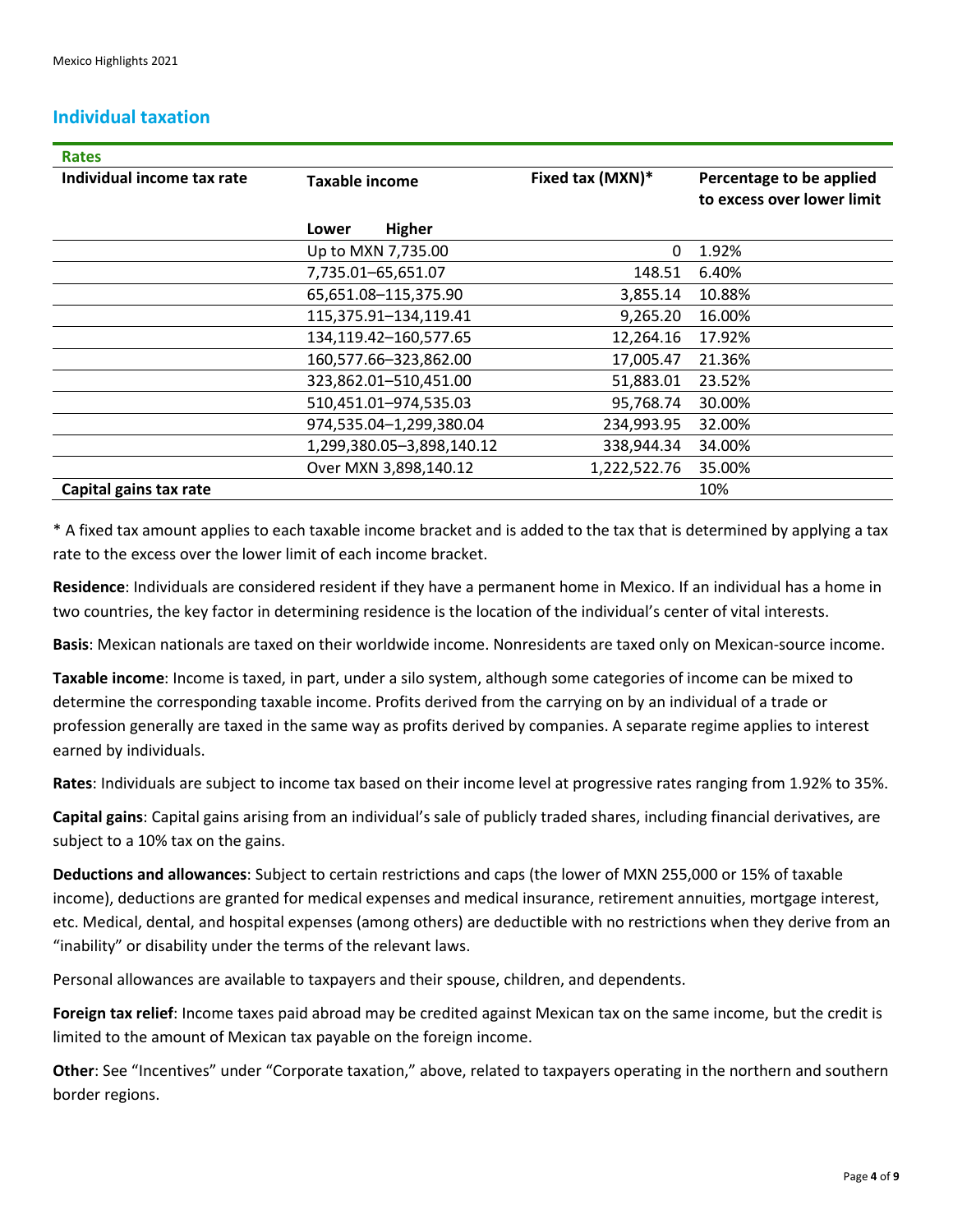# **Compliance for individuals**

#### **Tax year**: Calendar year

**Filing status**: Tax returns are filed individually, regardless of marital status.

**Filing and payment**: Tax on employment income is withheld by the employer and remitted to the tax authorities. Other types of income, such as income from the provision of services and leasing income, are subject to withholding. Income not subject to withholding is self-assessed; the individual must file a tax return and make prepayments of tax. Final tax is due on 30 April following the tax year (no extensions are available).

All taxpayers must provide an electronic signature. For individuals carrying on a business activity, electronic accounting records must be maintained and a general ledger submitted on a monthly basis.

**Penalties**: Penalties apply for noncompliance with the tax rules.

**Rulings**: The tax authorities will issue rulings on the tax consequences of actual transactions.

### **Withholding tax**

**Rates**

| nales                              |                  |                   |                     |                   |
|------------------------------------|------------------|-------------------|---------------------|-------------------|
| Type of payment                    | <b>Residents</b> |                   | <b>Nonresidents</b> |                   |
|                                    | Company          | <b>Individual</b> | Company             | <b>Individual</b> |
| <b>Dividends</b>                   | 0%               | 10%               | 10%                 | 10%               |
| <b>Interest</b>                    | 0%               | Up to 20%         | 4.9%-35%/40%        | 4.9%-35%/40%      |
| <b>Royalties</b>                   | 0%               | 0%                | 25%/35%/40%         | 25%/35%/40%       |
| <b>Fees for technical services</b> | 0%               | 10%               | 25%                 | 25%               |

**Dividends**: A company that distributes dividends (including distributions derived from investments in renewable sources of energy and made from the CUFIER account) to a nonresident company or individual or to a resident individual must withhold a 10% tax, which is considered a final tax. For nonresidents, the 10% rate may be reduced under a tax treaty, if certain requirements are met.

Under a "grandfathering" rule, profits obtained before 31 December 2013 are not subject to withholding tax, as long as they form part of the CUFIN balance of the entity as of that date.

The 10% tax may be reduced for dividends paid to Mexican resident individuals if profits generated in 2014, 2015, and 2016 are reinvested and distributed as from 2017.

Resident companies are not subject to dividend withholding tax.

**Interest**: Interest paid to a nonresident company or individual generally is subject to withholding tax at rates ranging from 4.9% (interest paid to foreign banks and listed debt instruments) to 35%. A 40% rate applies where interest payments are made to a related party located in a tax haven. The rate may be reduced or relief may be available under a tax treaty.

Interest paid to resident companies is not subject to withholding tax. Interest paid to resident individuals may be subject to withholding tax up to 20% depending on the type of interest and the type of beneficiary (e.g., financial institution, etc.).

**Royalties**: Royalties paid to a nonresident company or individual are subject to a withholding tax of 35% (patents and trademarks) or 25% (other kinds of royalties), unless the rate is reduced under a tax treaty. A 40% rate applies where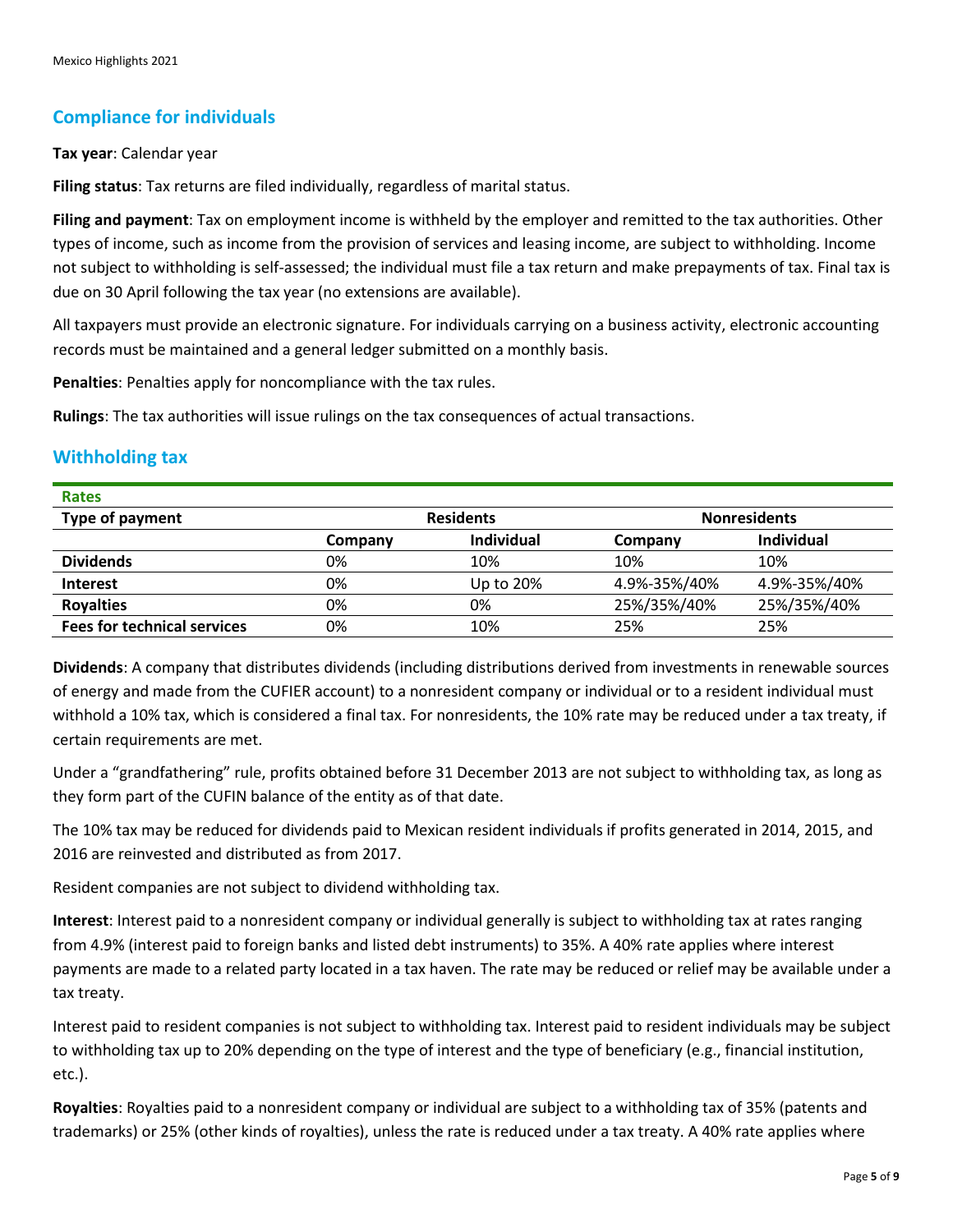royalties are paid to a related party located in a tax haven. Royalties paid to residents are exempt from withholding tax. Payments made to purchase goods destined for commercial or industrial activities are considered royalties.

**Fees for technical services**: Fees paid to a nonresident company or individual for technical assistance are subject to a 25% withholding tax, unless the rate is reduced under a tax treaty. Such fees are exempt from withholding tax if paid to a resident company. Individual residents are taxed at a 10% withholding tax rate.

**Branch remittance tax**: Rules that are similar to the CUFIN rules for dividends apply. Permanent establishments distributing dividends or gains to their head office are subject to an additional tax of 10%.

**Other**: There are certain other circumstances in which withholding tax may apply on payments made to nonresidents, such as payments relating to immovable property, salaries, fees, capital gains, etc.

### **Anti-avoidance rules**

**Transfer pricing**: Rules following the OECD guidelines apply to cross-border and domestic transactions. The following transfer pricing methods may be used in Mexico: the comparable uncontrolled price (CUP) method is considered the preferred method, followed by the cost plus and resale price methods. Profit-based methods are to be used if the CUP, cost plus, and resale price methods are not applicable. The profit split, residual profit split, and transactional operating margin methods are not applicable in specific circumstances.

Documentation rules apply. Advance pricing agreements are available.

**Interest deduction limitations**: Interest payments made by a Mexican resident company on a loan from a nonresident related party are nondeductible for income tax purposes to the extent the debt-to-equity ratio of the payer company exceeds 3:1.

Debts incurred for the construction, operation, or maintenance of productive infrastructure linked to strategic areas, or for the generation of electricity, are excluded from the application of the thin capitalization rules, as well as the limitation described below.

New interest deductibility limitation rules provide that net interest expense exceeding 30% of adjusted taxable income for the fiscal year will not be deductible. Net interest expense is defined as accrued interest expense net of interest revenue accrued during the same period and MXN 20 million. Adjusted taxable income is defined as taxable income plus interest deductions and investment deductions.

In the case of a group of entities, the calculation will be made on a group basis pursuant to tax regulations.

The limitation applies if nondeductible interest calculated under the new rules is greater than that calculated under the thin capitalization rules, which apply a 3:1 debt-to-equity ratio. Otherwise, the thin capitalization rules apply.

Any nondeductible net interest expense may be carried forward for up to 10 fiscal years.

**Controlled foreign companies**: The CFC rules apply if a Mexican resident has effective control over a nonresident entity. Control is deemed to exist if the Mexican resident: (a) owns more than 50% of the voting rights or value of shares of the foreign entity; (b) has rights to more than 50% of the entity's assets and profits in a capital redemption or liquidation; (c) owns a greater than 50% interest in the entity's combined assets and profits; (d) files consolidated financial statements with the nonresident entity; or (e) may make unilateral decisions, directly or indirectly, at shareholders or board meetings (related parties are taken into account for these purposes).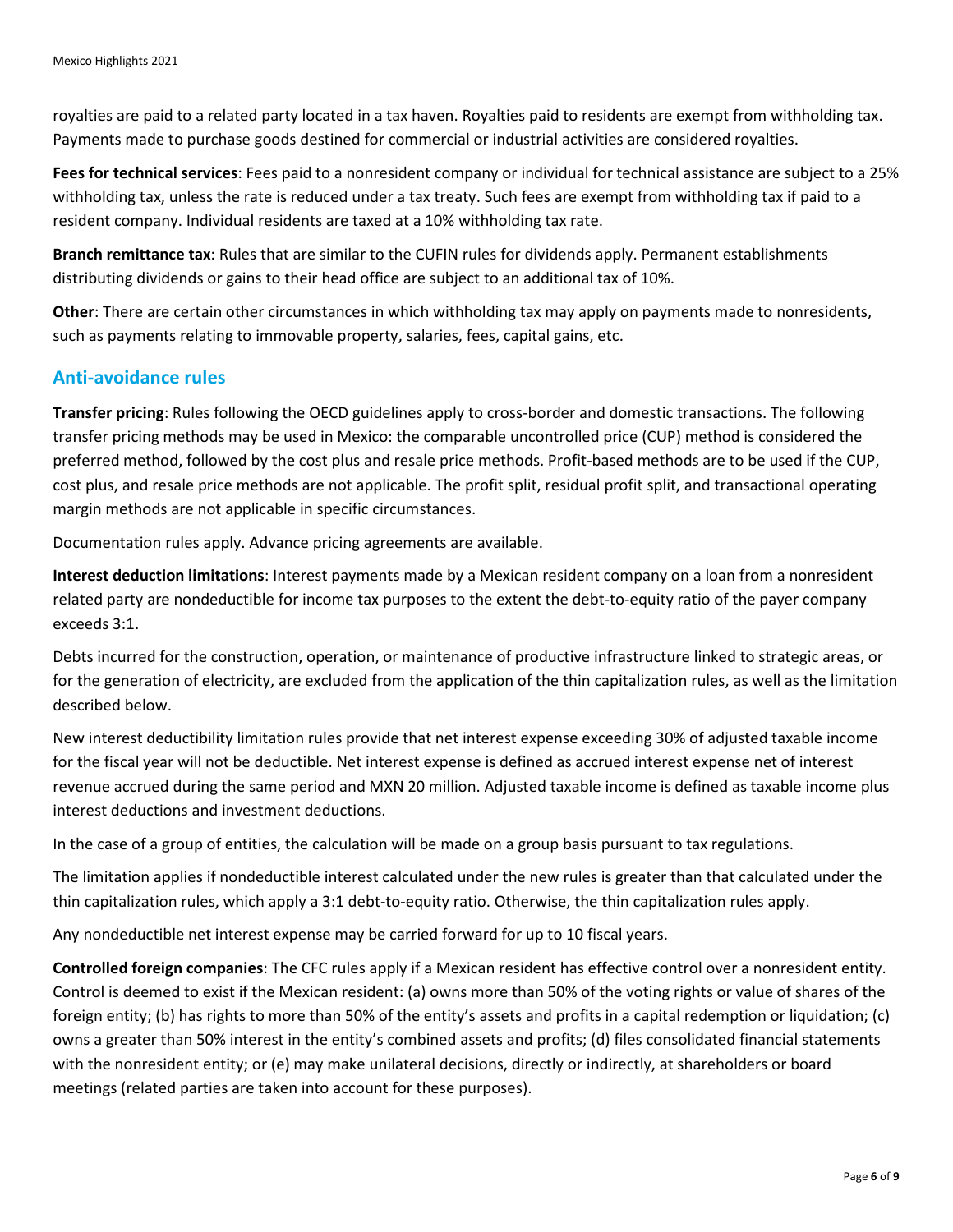An 80%-or-greater active income exception applies but less than 50% of this income has to be sourced in Mexico or be deductible there, directly or indirectly.

Nonresident financial entities are allowed to ask the Mexican tax authorities (SAT) if they may be exempted from these rules.

**Hybrids**: Hybrid arrangements involve the use of entities, instruments, agreements, or payments that result in a deduction in Mexico but nil or low taxation to the nonresident counterparty.

Payments related to hybrid arrangements and that are considered subject to low taxation may result in nondeductible expenses. Income is considered subject to low taxation when the tax paid abroad is lower than 75% of the tax that would have been due and paid in Mexico for such revenue.

**Economic substance requirements**: See "General anti-avoidance rule," below.

**Disclosure requirements**: External tax auditors are required to disclose on their tax audit report when a taxpayer has entered into a transaction that is not considered viable by the Mexican tax authorities.

Mexico has adopted country-by-country (CbC) reporting in accordance with the recommendations under the OECD's BEPS project. Under the rules, companies that enter into transactions with related parties (in Mexico or abroad) and receive income equal to or greater than MXN 791 million must file a master file and a local file, and Mexican multinational enterprise groups that receive income equal to or higher than MXN 12 billion also must file a CbC report.

Mandatory reporting of certain tax planning arrangements became effective on 1 January 2021. Tax advisors have to report, with secondary reporting defaulting to the taxpayer in some cases.

A transaction has to be reported regardless of the taxpayer's country of residence as long as there is a tax benefit in Mexico.

A reportable transaction has to be disclosed to the SAT within 30 business days of the first commercial contact.

Reportable tax arrangements include those designed, commercialized, organized, implemented, or administered as from 1 January 2020 or older arrangements that have an impact as from such date. In the case of older arrangements, only taxpayers have the obligation to report.

**Exit tax**: No specific rules exist regarding exit taxes in the case of intra-group restructuring transactions; however, taxpayers must comply with general transfer pricing principles. Deemed liquidation rules apply to entities that cease to be Mexican tax residents.

**General anti-avoidance rule**: Transactions lacking business purpose and that generate a tax benefit are characterized for tax purposes by the tax authorities according to their reasonable economic benefit.

A lack of business purpose is presumed to exist if the expected quantifiable and reasonable economic benefit (a) is lower that the tax benefit; and (b) could be achieved in fewer steps but result in higher taxes.

The tax treatment of a transaction as a result of a re-characterization by the tax authorities will not give rise to criminal liability.

**Other**: An optional tax audit report may be filed for taxpayers that have more than 300 employees, gross income exceeding MXN 122 million, or assets exceeding MXN 97 million.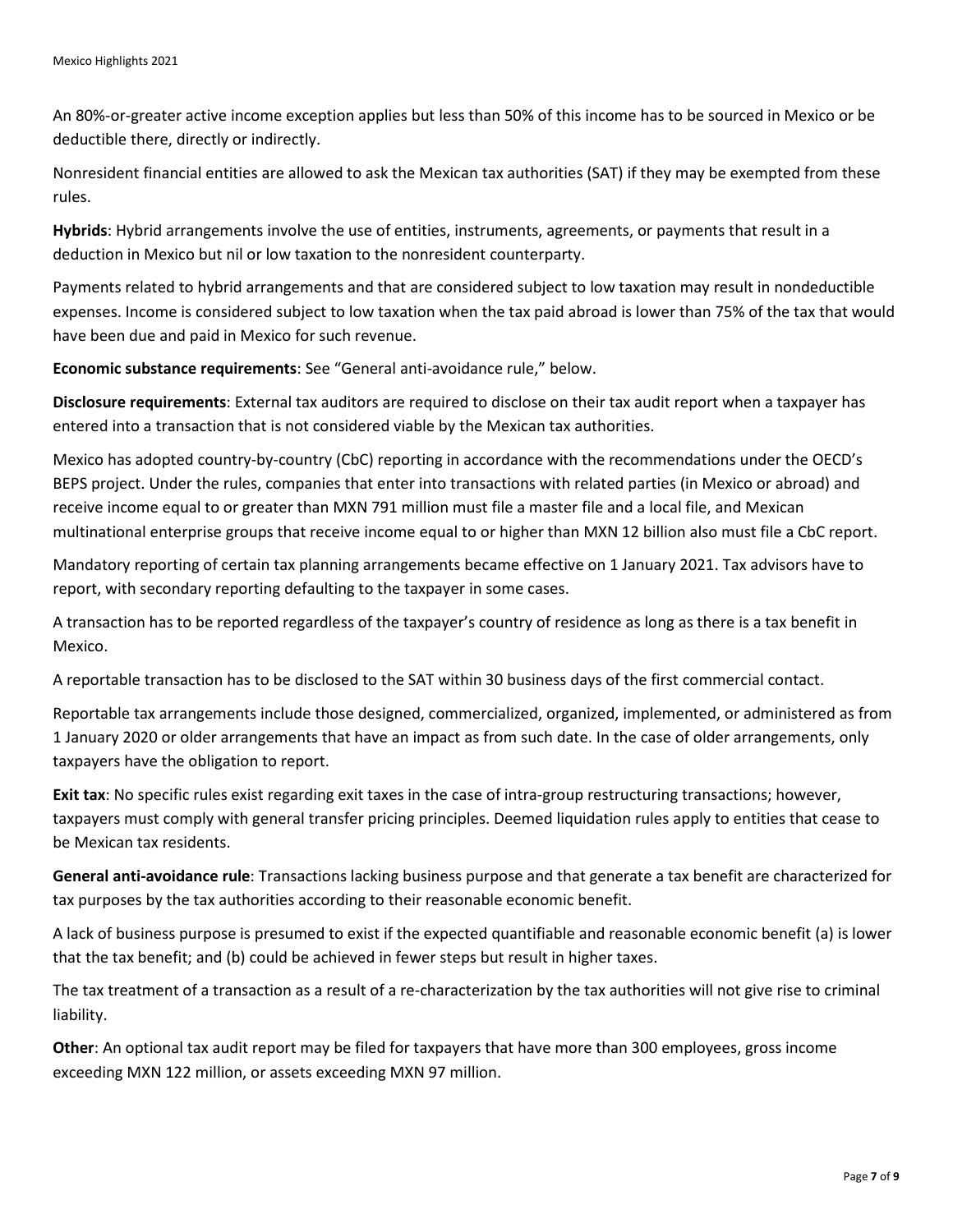### **Value added tax**

| <b>Rates</b>         |     |
|----------------------|-----|
| <b>Standard rate</b> | 16% |
| <b>Reduced rate</b>  | 0%  |

**Taxable transactions**: VAT is levied on the sale of goods, leasing, and the provision of services, as well as on imports.

The definition of "services" includes digital services provided by nonresidents to recipients located in Mexico as from 1 June 2020.

Digital services are broadly defined to include services provided through any online application, such as (a) video, images, or audio streaming; (b) ring tones; (c) news, including traffic, weather, and statistical analysis; (d) the provision of intermediation services; (e) online clubs and dating sites; and (f) teaching, testing, and exercise sites.

Nonresidents without a PE that provide digital services in Mexico must comply with several requirements.

**Rates**: The general VAT rate is 16% and a 0% rate applies to food, medicine, and certain other items (with some exceptions).

An 8% rate applies to taxpayers operating through establishments in the northern and southern border regions that meet certain requirements. Among other transactions, the reduced rate does not apply to the importation of goods, the transfer of immovable property, and the transfer of intangibles.

**Registration**: All persons must be registered to be able to credit the VAT paid to vendors, suppliers, or at the border. Nonresidents supplying goods or services in Mexico must register.

**Filing and payment**: The VAT return must be submitted monthly, within the first 17 days of the following month.

VAT paid for expenses and investments made during the preoperational period is (i) creditable on the VAT return for the month the taxpayer begins business operations; or (ii) submitted for refund during the month following the VAT payment, based on an estimation of future VAT-taxable activities.

#### **Other taxes on corporations and individuals**

Unless otherwise stated, the taxes in this section apply both to companies and individuals and are imposed at the national level.

**Social security contributions**: Employer contributions for social security and other related contributions (e.g., housing and retirement) are mandatory, with rates ranging from 15% to 25%, depending on the salary structure of the group of employees. Employed individuals also are required to make social security contributions, with the amount based on the individual's salary.

**Payroll tax**: Payroll taxes apply at the state level.

**Capital duty**: There is no capital duty.

**Real property tax**: The municipal authorities levy taxes on the ownership of real property. These taxes are deductible in calculating a corporation's tax liability and an individual's taxable income related to leasing of real property.

**Transfer tax**: A transfer tax of between 2% and 5% applies to the transfer of real estate and is imposed by the municipality where the property is located.